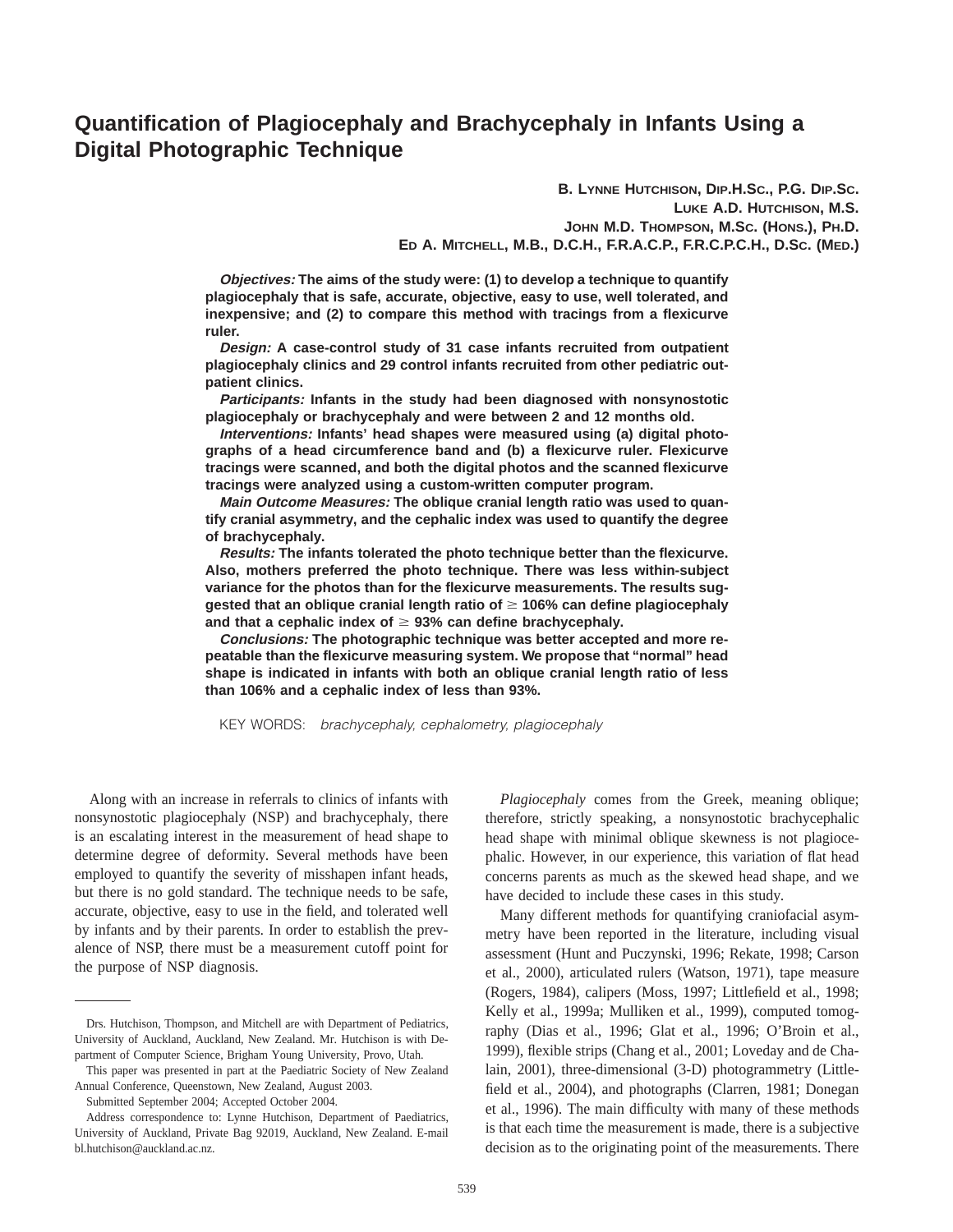are other limitations. Safety is a concern when calipers are used with fussing or wriggling infants. In the case of computed tomography, one must consider anesthesia, radiation dosage, and expense. Flexible strips are less invasive than other techniques, but require firm pressure to fit the strip to the head shape. Thermoplastic strips require time for the strip to set to shape. Photographs have proven unreliable previously, due to parallax error and to hair that masks the shape of the head (Clarren, 1981; O'Broin et al., 1999); 3-D laser scanning and photogrammetry techniques are promising, but they are expensive and less portable than other methods.

Regardless of the cephalometric method used, measures of head shape need to be quantified, either manually or by computer. Historically, assessment of the severity of NSP has been based on parental scales (Pollack et al., 1997; O'Broin et al., 1999; Vles et al., 2000), visual assessment ratings (Konishi et al., 1986; Cheng and Au, 1994; Pople et al., 1996; Carson et al., 2000; Ellenbogen et al., 2000; Chang et al., 2001), actual millimeters of difference between two cross-diagonal measurements (Moss, 1997), angles between the midline and the shortest and longest cross-diagonal lengths (Clarren, 1981; Abbott et al., 1998; David and Menard, 2000), and indices based on ratios of transcranial lengths (Chang et al., 2001; Loveday and de Chalain, 2001).

It appears that there has been no consistent technique for assessing the degree of head asymmetry in plagiocephalic infants or for defining what might be within the range of normal. This study employed a digital photographic method in which custom software takes measurements from digital photos of infant heads. The photographic technique was compared with head-ring tracings made with a flexible strip, which is the method currently used in clinical practice in New Zealand.

## **METHODS**

Thirty-one case patients and 29 control subjects between the ages of 2 and 12 months were recruited for the study. The recruitment period ran between January and April 2001. The case infants, who included both new and follow-up patients diagnosed with NSP, were recruited from plagiocephaly clinics at the Middlemore Craniofacial Clinic, Auckland, New Zealand. Control infants were recruited from other pediatric medical outpatient clinics at Starship Children's Hospital, Auckland, New Zealand. Parents were given pamphlets and a verbal explanation of the study. Interviews were conducted in the infant's home after the mother signed a consent form. The first author and one other trained assistant conducted the interviews. The Auckland Ethics Committee approved the study.

Each infant's head was photographed wearing a head circumference band and was measured with a flexible strip or *flexicurve.* The infants were randomly assigned to have either the photo or the flexicurve measure first. Sets of three photos and three flexicurve measurements were made for each infant. The infant's reactions during each procedure were noted by the researcher and graded as very happy, fairly happy, neutral, fairly unhappy, or very unhappy. After the procedures, the

parent was asked to say which method she preferred. Age and ethnicity were also recorded.

## **Photographic Method**

In very young infants, the child was photographed lying in the mother's arms or over the mother's shoulder, with the top of the head free. Those infants who could sit supported or alone were seated on the mother's knee or on the floor, and were given a toy to distract them while they were prepared for photography (Fig. 1).

A small yellow cape was placed over the infant's shoulders in order to limit the possibility that the analysis software would confuse surrounding colors with the headband colors. A closefitting stocking cap (a piece of nylon stocking with a knot tied in one end) was then placed on the infant's head to flatten the hair and to provide a hygienic base on which the head circumference band and the yellow ID sticker could be placed. The headband consisted of a soft, stretchy blue ring made of a 7 mm–wide strip of covered neoprene that is positioned around the head circumference (i.e., above the eyebrows at the front and extending around the maximal occipital protuberance at the back). Sliding red and green markers, for nose and ears, respectively, were attached to the band. The nose and ear markers were adjusted to indicate (1) the center of the nose and (2) the upper anterior-most point of the attachment of the pinna. The ear markers, viewed from above the head, appeared semicircular, whereas the nose marker appeared as a red rectangle, centered at the nose and approximately tangent to the head outline. The length of the red bar was 50 mm, and was used to determine the scale of the digital photographs of the head. Three sizes of headbands were used to accommodate different head circumferences.

A Sony DSC-S50 digital camera (2.1 megapixels; Sony Corp., Tokyo, Japan) with a pivoting LCD screen was used to take digital photographs of the head circumference ring from approximately 800 mm above the vertex of the head until three acceptable photos were obtained. Those photos that showed significant tilt or any head or neck outside of the band (with the exception of protruding ears) were excluded from analysis (see Fig. 1G). All the retained photos clearly defined the head shape in that plane, with the ear and nose markers clearly visible. The images were cropped to contain the headband and markers. Occasionally, it was necessary to perform minor editing of the images in order to delete competing primary colors in the background; this was carried out using image editing software (PhotoImpact, version 4.2; Ulead, Torrance, CA).

A computer program, HeadsUp®, was written to analyze the photographs. Using the reference measure and the primary colors of the band and markers, it calculates a number of physical aspects including cephalic index, head circumference, distance of each ear from the center of the nose, maximum and minimum transcranial (oblique) lengths, and oblique cranial length ratio. It does this by drawing a line between the ear markers, and the center of the line effectively becomes the "center" of the head. From this point, a line is drawn to the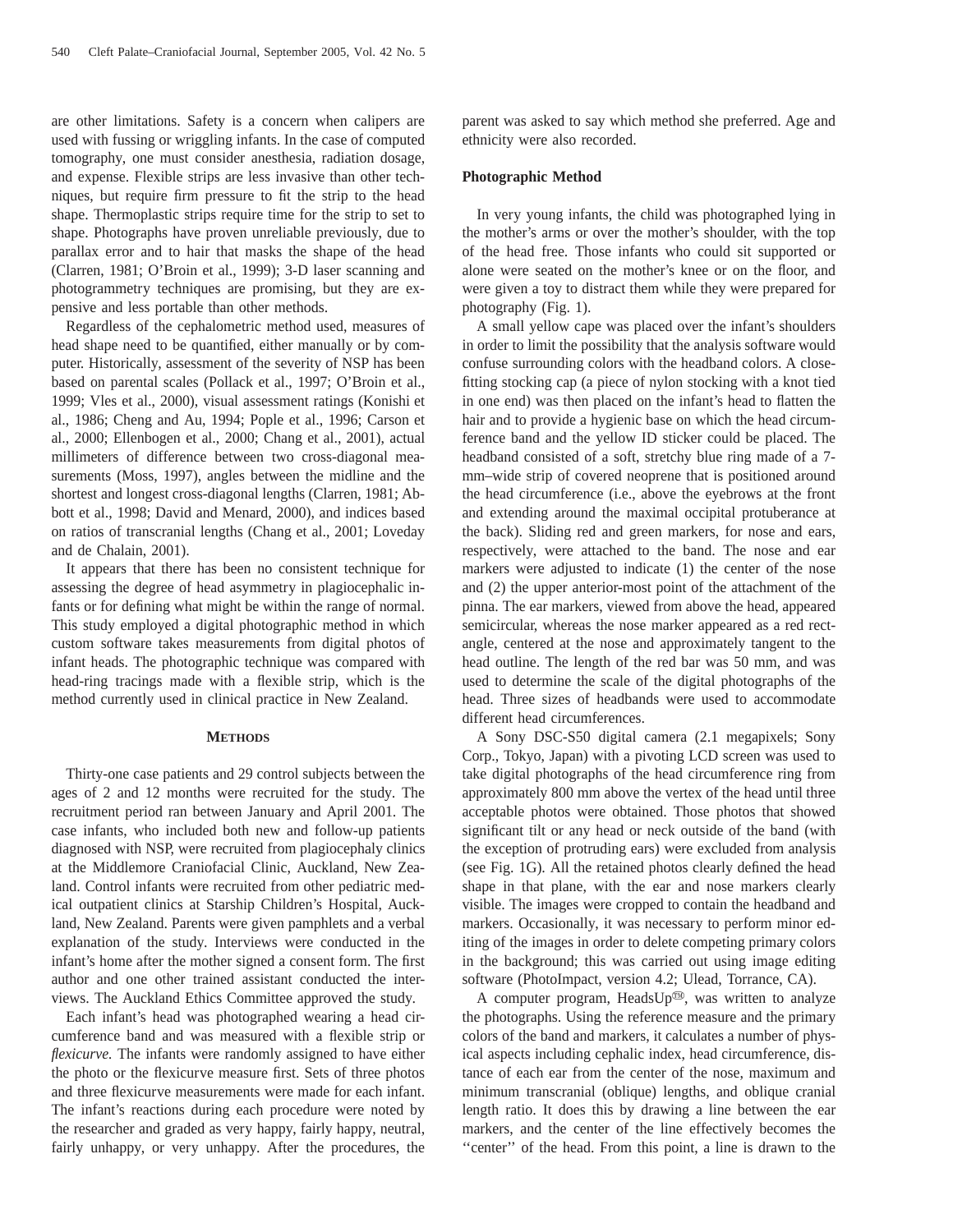

**FIGURE 1** Examples of HeadsUp<sup>®</sup> photographs and processing. A: The HeadsUp<sup>®</sup> band in place. B: Close-up of ear marker. C: Applying the flexicurve ruler. D: Infant with severe left occipital plagiocephaly, showing band placement and photographic posture. E: HeadsUp<sup>®</sup>-processed view of photo in D, showing head length, head breadth, ear positions, and oblique cranial lengths. F: HeadsUp<sup>®</sup>-processed view of flexicurve tracing of child in D. G: Same **child as in D. This photo was discarded, because significant head tilt was demonstrated by the face being visible outside the band. H: Child with occipital plagiocephaly, without band, showing difficulty of defining head tilt and ear and nose positions (forehead is at lower right).**

center of the nose marker, and this point then becomes  $0^{\circ}$  on the circumference of the head. Measurements are made at  $1^\circ$ intervals around the head from the center. If the band is partially obscured (e.g., by slight tilt or by parietal eminences), HeadsUp $\mathbb{D}$  can extrapolate the band shape over short distances.

It has been shown (Lo et al., 1996) that in NSP there is minimal deviation of the midline of the cranial base, and therefore, the line between  $0^{\circ}$  and  $180^{\circ}$  was assumed to be the midline and head length. Heads  $Up^{\textcircled{m}}$  calculates the widest head

breadth taken at right angles to the midline and can thus calculate the cephalic index (breadth/length  $\times$  100).

HeadsUp<sup>®</sup> also calculates pseudo- or derived frontozygomatic (FZ) points on the head circumference, combining published data of head circumference versus age and outer canthal distance versus age (Hall et al., 1989) to graph the outer canthal distance versus head circumference. The separation of FZ points was defined to be the outer canthal distance plus 5%. It should be noted that the frontozygomaticus is below the level of the eyebrows (Kolar and Salter, 1997). Because the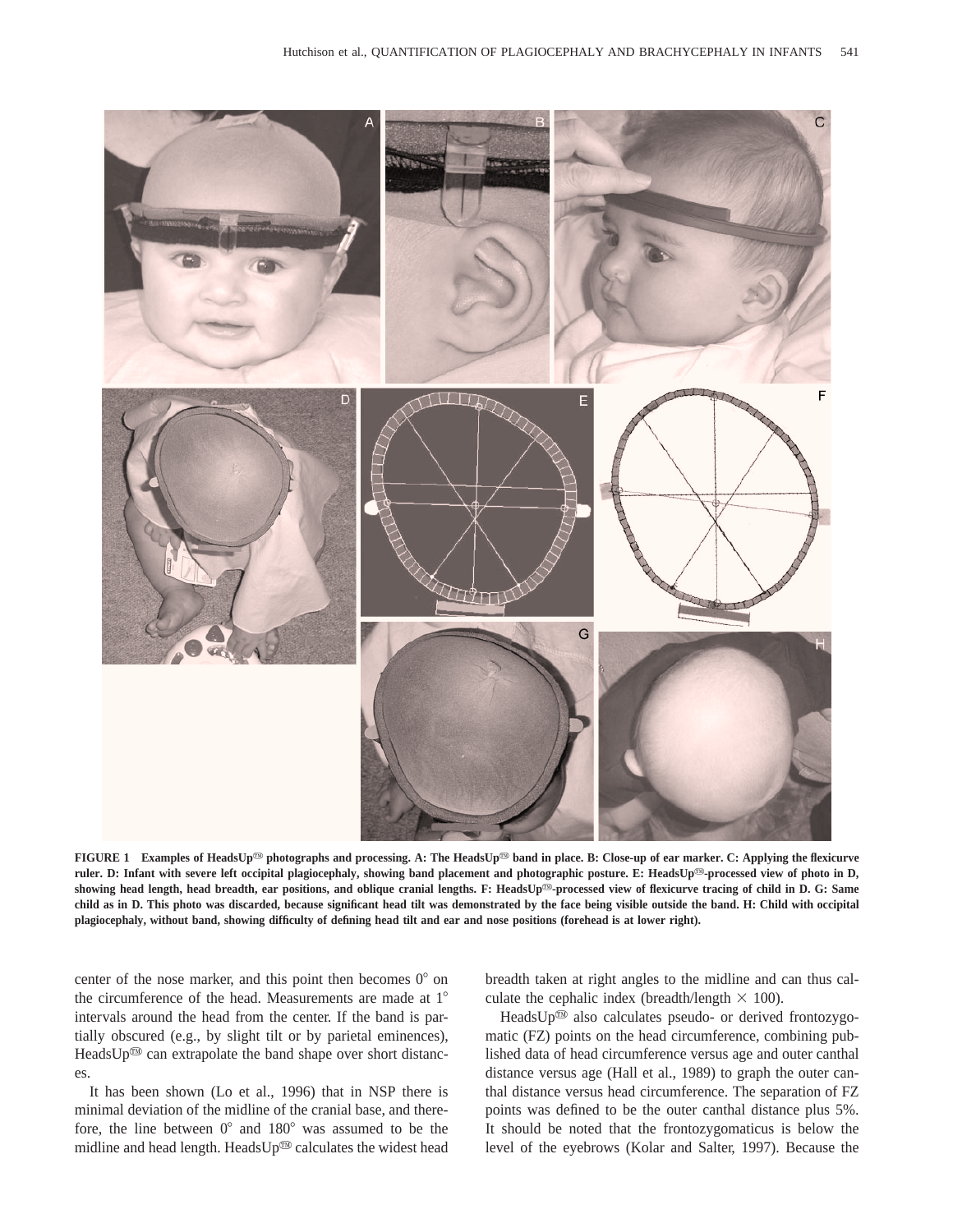| Variable             | Case<br>$(n = 31)$<br>n(%) | Controls<br>$(n = 29)$<br>n(%) | $\chi^2$<br>(p Value) |
|----------------------|----------------------------|--------------------------------|-----------------------|
| Gender               |                            |                                | 3.26(.07)             |
| Male                 | 23(74.2)                   | 15(51.7)                       |                       |
| Female               | 8(25.8)                    | 14(48.3)                       |                       |
| Ethnicity            |                            |                                | 5.88(.05)             |
| New Zealand/European | 21(67.7)                   | 16(55.2)                       |                       |
| Maori/Pacific        | 4(12.9)                    | 11(37.9)                       |                       |
| Other                | 6(19.4)                    | 2(6.9)                         |                       |

HeadsUp® band lies just above the eyebrows, the derived FZ point lies on the band above this landmark.

The main measure of asymmetry from one side of the head to the other is the oblique cranial length, measured from the derived FZ point on the right forehead to a point  $40^{\circ}$  to the left of the posterior midline, and vice versa. The oblique cranial length ratio (OCLR) is therefore the ratio of the longer oblique length, or cross-diagonal length, to the shorter oblique length, expressed as a percentage. A result of 100% would indicate perfect symmetry, whereas a result of, say, 115% would indicate a highly asymmetric head shape. We chose  $40^{\circ}$ to either side of midline as a consistently likely point at which occipital flattening would be evident in most cases of NSP.

Although HeadsUp® calculates several measurements, the measures used for this study were head circumference, cephalic index, OCLR, the difference between the two transcranial diameters, the angle of the ears from midline, and total head area bounded by the blue band. All results were from HeadsUp<sup> $\mathfrak{w}$ </sup>, version 1.09.

## **Flexicurve Method**

A fine-gauge flexicurve ruler was no longer commercially available at the time of the study, and those of standard size were found to be too hard and too heavy, especially for very young infants. A substitute was made from 32-grade solder wire inserted into silicone tubing, which then was sealed at each end (Fig. 1C). The flexicurve was placed around the head circumference in the same position as the photo bands, and then pressed to conform to the shape of the head. While the flexicurve was still in position, the nose and ear positions were marked; then the flexicurve was removed and carefully laid on a piece of paper. The inside shape was traced on to the paper, the nose and ear positions being marked. Three tracings were made for each infant, with the infant identification written in black inside each tracing. Ear and nose markings were removed between measurements.

A blue calligraphy pen, 5 mm wide, was then used to trace around the outside of each head-shape tracing. Red and green cardboard markers identical to those used on the bands were attached to the marked ear and nose positions, and the page was then scanned into the computer. The images were then analyzed using HeadsUp® in the same way as the headband photos.

|  |                             |  |  | <b>TABLE 2</b> Paired t Tests of Standard Deviations of Sets of Photo |  |  |  |
|--|-----------------------------|--|--|-----------------------------------------------------------------------|--|--|--|
|  | and Flexicurve Measurements |  |  |                                                                       |  |  |  |

| Variable           | <b>Photos</b><br>SD | Flexi-<br><b>Curves</b><br>SD | t Value | Value<br>$\boldsymbol{D}$ |
|--------------------|---------------------|-------------------------------|---------|---------------------------|
| Head circumference | 0.55                | 0.45                          | 1.30    | .20                       |
| Cephalic index     | 1.02                | 1.75                          | $-4.31$ | < .0001                   |
| $OCI.R*$           | 0.88                | 1.82                          | $-4.79$ | < .0001                   |
| L ear angle        | 0.97                | 3.89                          | $-7.27$ | < .0001                   |
| R ear angle        | 0.96                | 3.83                          | $-7.08$ | < .0001                   |
| Head area          | 3.66                | 2.99                          | 1.30    | .20                       |

\* OCLR = oblique cranial length ratio; L = left; R = right.

Statistical analysis was carried out using SAS (Release 8.0, SAS Institute Inc., Cary, NC). *T* tests were performed on the mean measurements from the two methods. Variability of photo and flexicurve measurements was established by calculating the standard deviations (SD) of each set of photo and flexicurve measurements for each baby, and then performing paired *t* tests on the SDs.

### **RESULTS**

There was no significant difference between the mean ages of the cases and controls; the mean age of the cases was 28.8  $(SD = 11.7)$  weeks and of the controls, 26.9  $(SD = 13.0)$ weeks. Table 1 shows the sex and ethnicity of the infants. More males than females were in the case group, although this difference was of borderline significance ( $p = .07$ ). The ethnic proportions between the two groups differed significantly (*p* 5 .05), with more Maori and Pacific Island children in the control group and more ''other'' ethnicities in the case group.

Overall, 65% of mothers preferred the photographic method, 15% preferred the flexicurve method, and 20% expressed no preference ( $p < .0001$ ). There was no difference between cases and controls in the mother's preference for a particular method. Similarly, there was no difference between cases and controls in the infants' reactions to the methods. Overall, 8.3% of the babies were categorized as fairly or very unhappy during the photo method, compared with 36.2% categorized as fairly or very unhappy during the flexicurve method ( $p < .0001$ ).

The mean time to set up and to perform the three measurements was approximately 4 minutes for each method. However, the flexicurve measurements required additional time for outlining the tracings, adding markers, and scanning pages in preparation for computer analysis.

Paired *t* tests on the standard deviations of the photo and flexicurve sets for each infant showed that for both cases and controls, there was less variation in the photo measurements than in the flexicurve measurements for cephalic index, OCLR, and right and left ear angles ( $p < .0001$ ). No significant differences were seen for head circumference or for total area (Table 2).

Using the photo data only (Table 3), the mean cephalic index and OCLR were significantly different between cases and controls ( $p < .0001$ ), as was expected. There was a wide range for both variables, but more particularly with the case infants.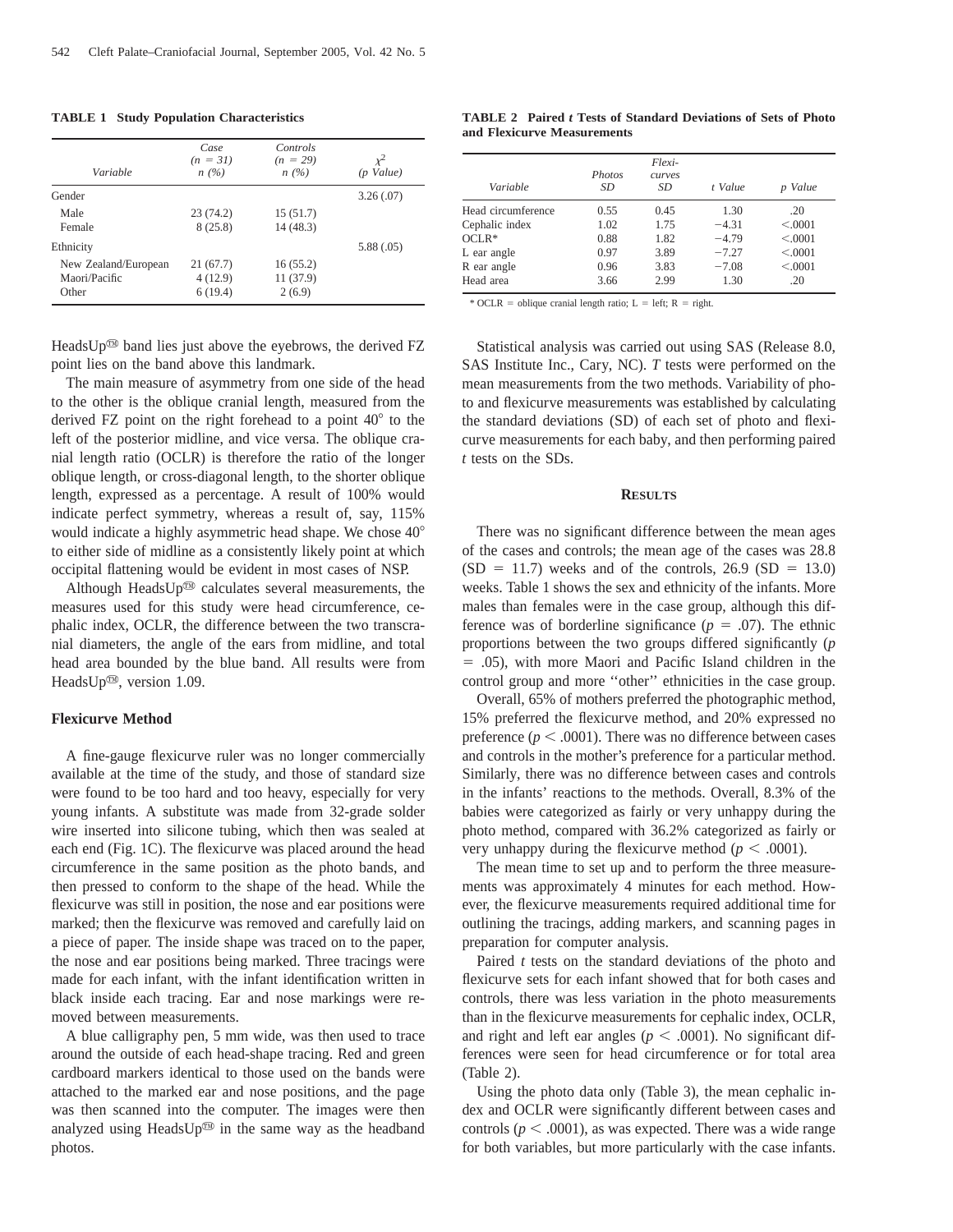|  |  |  | <b>TABLE 3</b> Photo Data Only: Measurements of Case Infants versus Control Infants |  |  |  |  |  |
|--|--|--|-------------------------------------------------------------------------------------|--|--|--|--|--|
|--|--|--|-------------------------------------------------------------------------------------|--|--|--|--|--|

|                              | Cases $(n = 31)$ |         |         | Controls $(n = 28)$ | t Value |         |                  |
|------------------------------|------------------|---------|---------|---------------------|---------|---------|------------------|
| Variable                     | Mean(SD)         | Minimum | Maximum | Mean(SD)            | Minimum | Maximum | $(p$ Value)      |
| Head circumference (cm)      | 42.67(1.91)      | 38.03   | 45.55   | 41.82(2.67)         | 37.37   | 46.67   | 1.42<br>(.16)    |
| Cephalic index               | 92.18(6.74)      | 77.23   | 103.60  | 85.03 (5.27)        | 76.90   | 95.20   | 4.50<br>(<.0001) |
| OCLR $(\%)^*$                | 107.81(4.50)     | 100.70  | 116.55  | 102.77(2.22)        | 100.10  | 108.00  | 5.54<br>(<.0001) |
| Transcranial difference (mm) | 10.09(5.49)      | 1.00    | 21.5    | 3.55(2.83)          | 0.00    | 10.00   | 5.83<br>(<.0001) |
| L ear angle $(°)$            | 93.77 (6.58)     | 81.67   | 109.00  | 91.11 (4.78)        | 78.67   | 97.67   | 1.76<br>(.08)    |
| R ear angle $(°)$            | 86.22 (6.54)     | 71.00   | 98.00   | 88.89 (4.78)        | 82.00   | 101.33  | $-1.78$<br>(.08) |
| Head area $\text{cm}^2$ )    | 143.43 (12.68)   | 113.27  | 164.40  | 137.20 (17.69)      | 108.40  | 168.53  | 1.57<br>(.12)    |

\* OCLR = oblique cranial length ratio; L = left; R = right.

In both cases and controls, the left ear angle was greater than 90<sup>°</sup> from the nose position. The angle was greater for the case infants, indicating that overall, their right ears were more anteriorly placed than their left ears. This was marginally significant  $(p = .08)$ . There was no difference detected between cases and controls for either head circumference or total head area. When cephalic index and OCLR were plotted against each other, the controls were clustered mostly in the area below a cephalic index of 93% and an OCLR of 106%, with some overlap between cases and controls (Figure 2).

To assess interrater reliability, both the researcher and the assistant used the two methods to measure six babies. The means for each operator and subject were put into a generalized linear model; no significant difference was found between the two operators for cephalic index or OCLR for either photo or flexicurve measurements.

## **DISCUSSION**

Differing approaches to the problem of how to measure infant head shape are documented in the literature. Some (Hunt and Puczynski, 1996; Rekate, 1998; Carson et al., 2000) regard visual assessment as the best diagnostic test. This is obviously an essential clinical tool; however, it does not quantify the deformity or allow for objective assessment of improvement at follow-up. Sliding and spreading calipers used for the measurement of infant heads have been widely reported in the literature (Ripley et al., 1994; Moss, 1997; Pomatto et al., 1997; Littlefield et al., 1998; Kelly et al., 1999b; Mulliken et al., 1999). They require significant experience to reduce interobserver error (Rekate, 1998) and may involve subjective decisions about caliper placement. The points at which transcranial asymmetry is measured are usually defined as the mid-



**FIGURE 2 Determination of cutoff points for cephalic index and oblique cranial length ratio (OCLR). ''Normal'' head shapes are in the lower left quadrant; brachycephaly is in the upper left quadrant; plagiocephaly is in the lower right quadrant; and both brachycephaly and plagiocephaly are in the upper right quadrant.**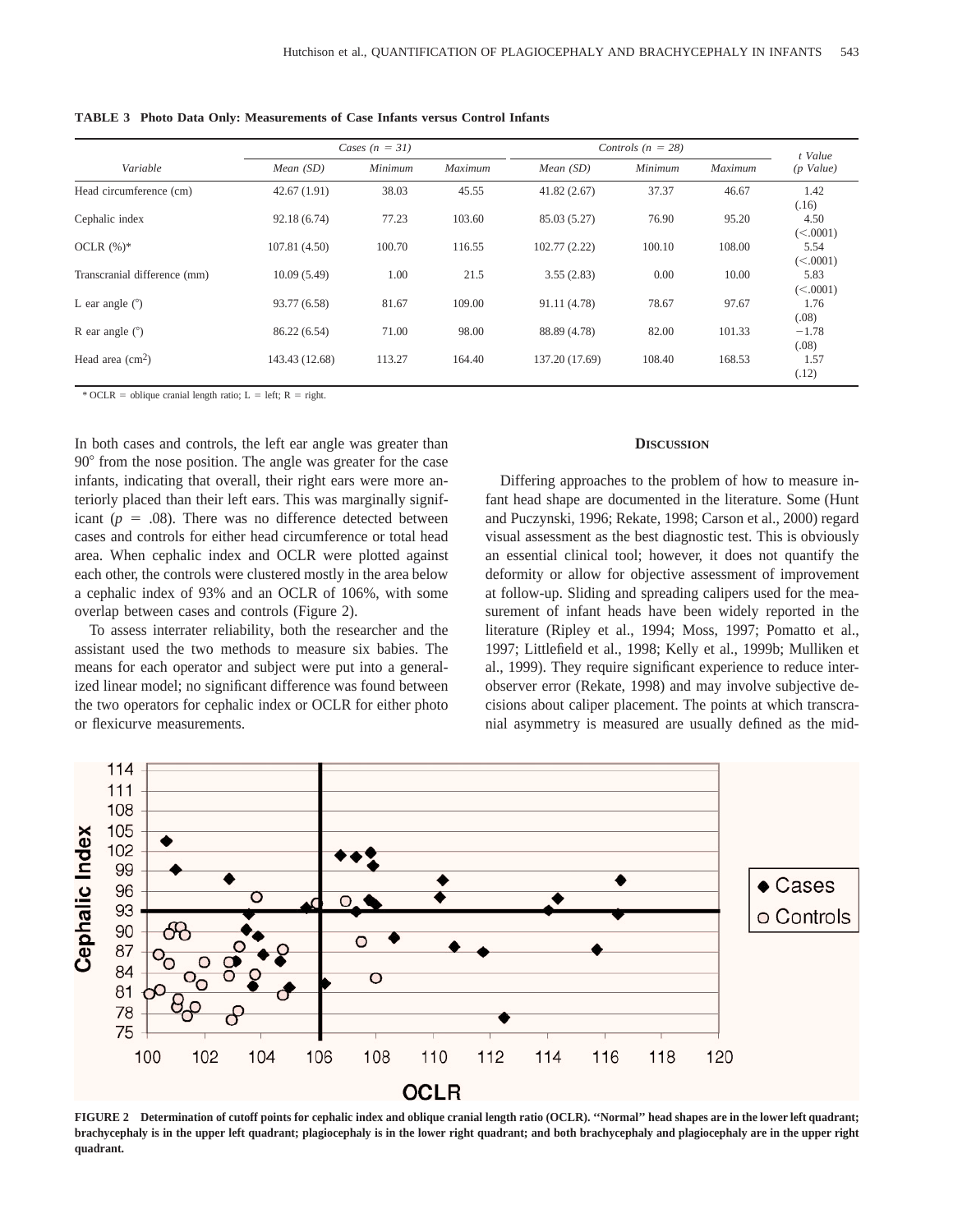point of the flattened area on the short axis and as the point of maximal convexity on the long axis (Mulliken et al., 1999). In the plagiocephaly literature, it is rare to find discussion of safety and compliance issues relating to caliper measurement, particularly when used with squirming or fussy infants. Kolar regards children between 6 months and 2 to 3 years as ''difficult, if not impossible'' to measure with calipers when awake (Kolar and Salter, 1997). Inaccurate location of landmarks due to displacement of soft tissue during infant caliper measurements may also be a problem (St John, 2002).

Several techniques for measuring asymmetry using 3-D computed tomographic scans have been described (Glicksohn et al., 1993; Genitori et al., 1994; Dias et al., 1996; Glat et al., 1996; Lo et al., 1996; O'Broin et al., 1999). Although computed tomographic scans are useful, the radiation dose and anesthetic needed mean that the method is used only with the most severely disfigured infants (Genitori et al., 1994; O'Broin et al., 1999). Striped patterns of projected light have been deemed ''unhelpful'' in assessing NSP, due to hair that masks the landmarks and features (O'Broin et al., 1999). Flexible strips or flexicurve rulers have been used to record the head shape (Robson, 1968; Baum and Searls, 1971; Rutter et al., 1993; Chang et al., 2001; Loveday and de Chalain, 2001). Either a tracing is made around the inner surface or the strip is scanned, producing a head-shape image. Manual or computer measurements then can be made from the image. Compliance issues for this technique have not been described previously. Frontal, lateral, and vertex photographs of plagiocephaly cases have been used (Rutter et al., 1993; Littlefield et al., 1998; O'Broin et al., 1999; Panchal et al., 1999); however, they are difficult to standardize (O'Broin et al., 1999), the hair obscures the outline, and measurements may be prone to error (Clarren, 1981; Jeffries et al., 1995; Donegan et al., 1996; Panchal et al., 1999).

There have been few studies using photography combined with computer calculations to record and quantify head shape. Becker (1998) photographed facial deformities with a digital camera, and then used a specially written software program to analyze distance, angle, and area; Donegan et al. (1996), with a computer to process a photographic image, used a calculated centroid to produce a graph that showed asymmetry. Neither of these authors addressed the problem of hair obscuring the head-shape outline. A more recent Taiwanese study (Chang et al., 2001) used a strip of splint material to form a head-shape ring, which was then scanned and analyzed using a computer program to output an asymmetry index. Promising advances in 3-D laser and photogrammetric systems have recently allowed for comprehensive 3-D digitization of head shape, albeit very expensively (Littlefield et al., 2004).

Using a new photographic measuring method in combination with the HeadsUp® software, we have shown that for measures of particular relevance to plagiocephaly (i.e., cephalic index, OCLR, and ear angles), the photographic technique was much less variable than the flexicurve method. Both methods measured head circumference and area similarly, but

the ear angle marking was particularly unreliable with the flexicurve.

HeadsUp $<sup>60</sup>$  uses a novel method to extract head contour</sup> from digital photographs. First, by using a headband of known thickness, HeadsUp $\mathbb{D}$  is able to infer the inner contour of the band by interpolation, even if the inner contour is not visible due to parietal occlusion. Therefore, automatic subtraction of the band thickness from the outer profile of the headband to infer the actual head contour provides more accurate measurement than previous photographic techniques do, because the HeadsUp<sup>®</sup> process eliminates the effect of head-shape error that can be introduced by parietal protuberance. This contrasts with other photographic techniques, in which slight changes to the infant's head position can change the head profile dramatically. Second, the band is complete with integrated markers for the nose and ear positions, which means that every photo taken may be oriented correctly relative to other photos of the same head, further decreasing variability and error, and allowing for quantification of deformation relative to the ears. Third, by using primary colors for the markers, and by masking spurious background colors with the yellow cape, the detection of head contour becomes a trivial computing problem—our experience indicates that it is very rare that the algorithms involved do not reliably pick up the correct shape of the headband. Fourth, the fact that measurements can be taken without moving the band from the head (as is needed with flexible strips) is also important, because it eliminates one potentially nontrivial source of error. These factors, combined with instantaneous image processing (rather than having to trace the shape of the baby's head by eye), make the Heads $Up^{(m)}$  technique far more reliable and efficient than previous techniques that relied on photography.

One benefit of digital photography is that one can immediately check photographs to ensure that the orientation and lighting are correct. The advantage of the blue headband is that it allows one to verify instantly whether orientation is correct, and whether any objects interfere with the image. Photography can continue until three photos that comply with the requirements are obtained, with unsuitable images being deleted. The common anthropometric practice of using the mean of three measurements was used, because the perfect image might not have been taken every time.

We have shown that the head shapes of the plagiocephalic cases varied significantly from the controls, from extremely skewed parallelogram profiles to symmetrically shaped heads with central (brachycephalic) flattening. Some infants had both problems. Both cephalic index and OCLR are therefore necessary in order to quantify flattening. Cephalic index is a simple and useful measure of how dolichocephalic or brachycephalic the head shape is: a value below 70% indicates an extremely narrow head and a score of 100% signifies a head that is as wide as it is long. There is no consistent cutoff point in the literature defining brachycephaly. It has been defined as a cephalic index of  $\geq$ 80% (Bass, 1987; Hall et al., 1989),  $\geq$ 82% (Dekaban, 1977), and  $\geq$ 85% (Loveday and de Chalain, 2001). Some clinics use 2 SDs above published means to define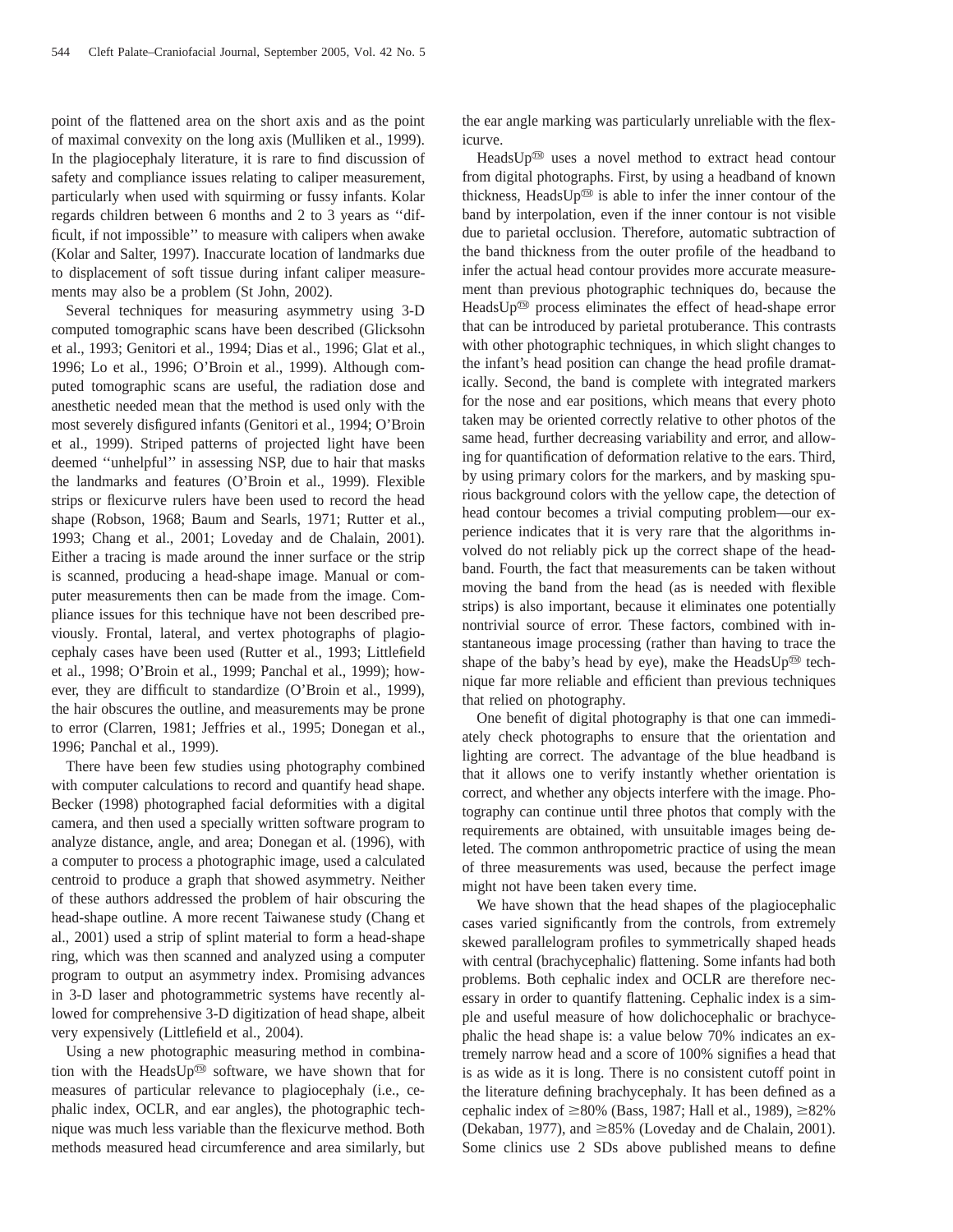brachycephaly, which leads to approximately 88% as the cutoff for infants 6 to 12 months old (Kolar, 2004). However, these means were based on normative data collected before supine sleeping recommendations were issued for the prevention of Sudden Infant Death Syndrome. In this study, the controls had a mean cephalic index of  $85.0$  (SD = 5.3). In a subsequent cohort of 200 normal New Zealand infants followed through to 2 years, the mean cephalic index at 4 months was 84.9 (SD = 6.2) and at 8 months was 83.8 (SD = 5.7; Hutchison et al., 2004). It has been shown that supine sleeping infants do develop a wider head shape than those who sleep in the prone or lateral positions (Huang et al., 1995), so perception of what is a normal cephalic index is likely to change as supine sleeping becomes more prevalent. It may be necessary to redefine normal cephalic indices for children in countries where the supine sleep position has been adopted.

For plagiocephalic head shapes, the OCLR measurement allows for an objective measurement of asymmetry. The derived FZ point, by being tied to head circumference, allows for increases in the infant's frontal size, whereas the  $40^{\circ}$  point to either side of the posterior midline is a compromise in terms of a consistent point at which oblique posterior flattening is likely to occur. OCLR, being a ratio, allows a more consistent approach to asymmetry in differently sized children than the actual difference, which takes no account of head size. In addition, the measurement of ear position allows for documentation of forward ear migration ipsilateral to posterior flattening, a feature often seen in NSP (Huang et al., 1996).

The distribution of cephalic index and OCLR in Figure 2 shows the overlap between cases and controls in our sample, reflecting the fact there were some mild or resolving cases in the case group, and there were some infants in the control group who either were untreated or had parents who were unconcerned with the condition. The five controls outside the cutoff lines suggested in Figure 2 had been noted at interview as having an obvious head-shape deformity. However, the study protocol was to randomly select patients from clinics without defining the presence of plagiocephaly, and in any random sample of the population, one would expect the possibility of the condition's occurrence. We suggest cutoff points of 93% for cephalic index and 106% for OCLR. Choosing higher levels would lead to fewer cases being identified; conversely, lower levels would include infants who would otherwise be considered within normal limits. The true definition of a ''normal'' head shape would require a large study using different ethnic groups and recording the predominant sleeping positions used. In particular, there is a need for further work to establish age-specific norms for cephalic index.

It is recognized that there are several limitations to this study. The cases consisted of both brachycephalic and skewed head shapes (i.e., some had one, some had the other, and some had both configurations). This, in combination with the fact that there was overlap between some obvious cases among the control group, and some resolving cases in the case group, meant that it was not viable to use a receiver operated characteristic (ROC) analysis to determine cutoff points for cephalic index and OCLR. However, after plotting cephalic index against OCLR, we have proposed the above cutoffs. A ROC analysis of cases and controls in a much larger study might better resolve the issue of where to draw the line between normal and abnormal.

The head circumference band only defines head shape in two dimensions. However, plagiocephaly is a 3-D problem, and thus, displacement of head volume into the parietal or lower occipital areas cannot be assessed with our technique. Therefore, the true nature and severity of the deformity may not always be obvious in the vertex view. In practice, however, most NSP deformations are well represented in the circumferential plane, which is one reason for the use in New Zealand of the flexicurve measuring system. Although 3-D laser and photogrammetric systems are now available, at present they are expensive, not readily available, and not as portable as the HeadsUp<sup>®</sup> system.

Another potential limitation is the  $40^{\circ}$  posterior point of the OCLR lines. It was chosen to suit most head deformities and it seems to work well for simplicity and consistency. HeadsUp<sup>®</sup> also can choose the posterior OCLR points heuristically, in a well-defined way that approximates a human's choice of points to place calipers when taking diagonal measurements, but for this study it was decided to use the simpler and more explicable  $40^{\circ}$  point. Finally, training and experience in the technique are essential in order to minimize parallax error due to movement or tilt of the head during photographing.

The HeadsUp<sup> $\textcircled{m}$ </sup> photo technique for quantifying head shape has proved to be simple, quick, and acceptable to parents and children. The method provides a good overall measure of head shape in the head circumference plane. The portable, low-cost nature of the system, in conjunction with the immediate digitization of measurements, points to its potential as a research tool in experienced hands. It enables the cost-effective acquisition of head-shape data on a large scale, with low error rates and good interrater reliability. The method has subsequently been used approximately 1000 times in a prospective cohort study of 200 infants followed to 2 years, and there was only one occasion in which an infant refused to cooperate and photographs could not be obtained.

### **CONCLUSIONS**

We have endeavored in this study to overcome some of the difficulties associated with both measuring infant head shape and calculating asymmetry. The photographic technique has proved to be inexpensive, simple, portable, and very well tolerated by both babies and mothers, and has been shown to be less variable on measures relevant to plagiocephaly than the flexicurve measurement system that is in use in New Zealand clinical practice. By using a stocking cap, the problem of hair masking the true head shape is overcome. The photographs can be taken at home with the infant sitting comfortably in the mother's arms or playing on the floor. The headband allows for true measurement in the head circumference plane. A cus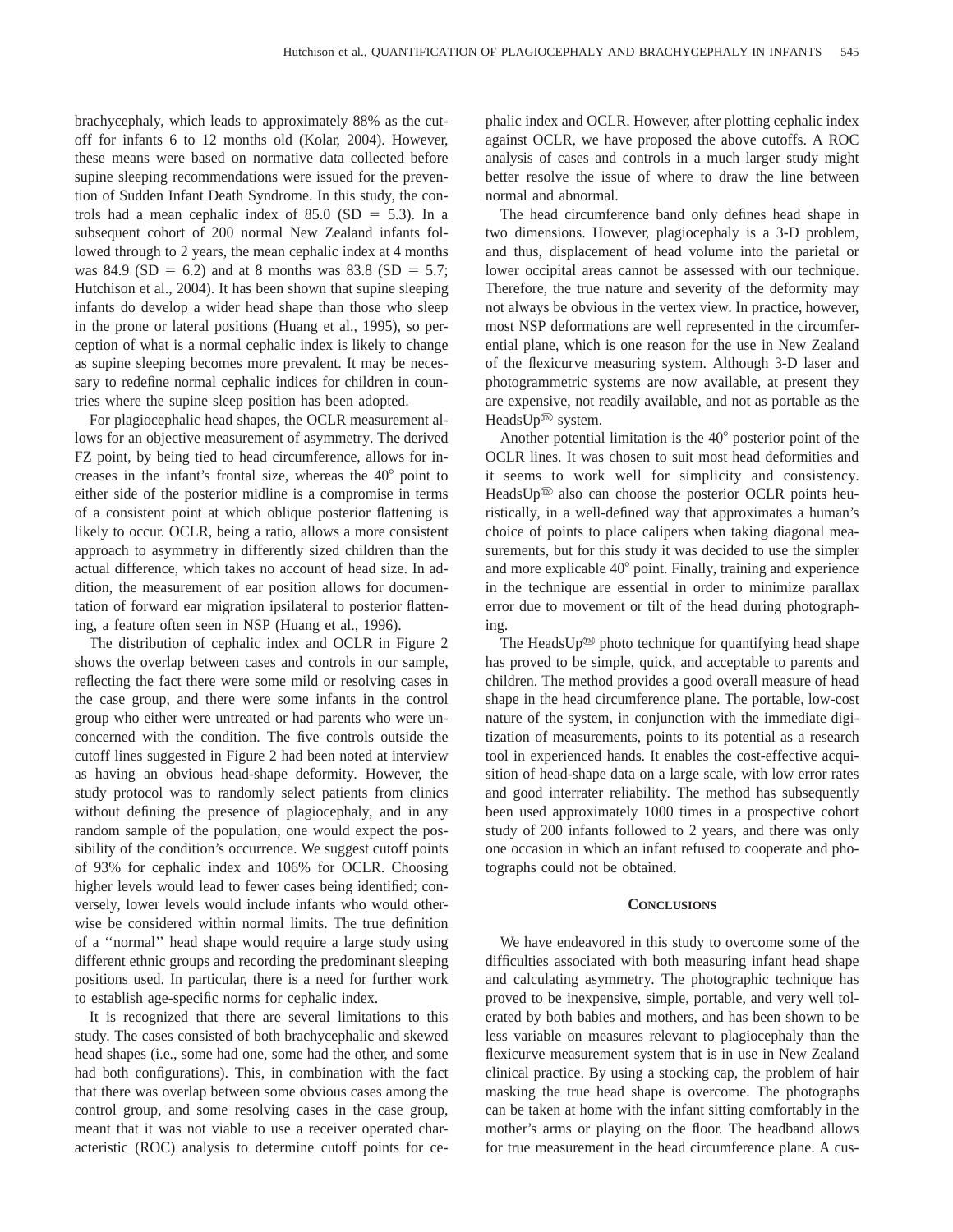tom analysis software tool, HeadsUp®, has been developed which allows for a comprehensive set of measurements to be quickly produced, so that repeated measurements over time can be stored in the infant's file to assess the ongoing development or resolution of the plagiocephalic condition.

Simple criteria have been proposed for the clinical diagnosis of nonsynostotic plagiocephaly, namely a cephalic index of 93% or greater, or an oblique cranial length ratio of 106% or greater. These thresholds are conservative, but we believe they can be qualitatively supported on the basis of clinical experience.

The most important contributions of this study are (1) the development of a software tool and associated methodology for quickly and accurately taking infant head measurements, and (2) the development of diagnostic criteria based on analysis of our data. Together, these have opened the way for a longitudinal study to follow the natural history and prevalence of NSP (Hutchison et al., 2004).

## $HEADSUP^{\textcircled{\tiny{\textcircled{\tiny \textcirc}}}}$  **SOFTWARE**

A full description of the methodology and HeadsUp<sup>®</sup> program, including source code in Java, is available at the following address, and is free for noncommercial use: http://www. health.auckland.ac.nz/paediatrics/staff/lynne\_hutchison.html.

#### **REFERENCES**

- Abbott AH, Netherway DJ, Moore MH, Menard RM, Cameron RA, Iafellice E, Hanieh A, David DJ. Computed tomography determined intracranial volume of infants with deformational plagiocephaly: a useful "normal"? *J Craniofac Surg.* 1998;9:493–503.
- Bass WM. *Human Osteology: A Laboratory and Field Manual.* Columbia, MO: Missouri Archeological Society; 1987.
- Baum JD, Searls D. Head shape and size of newborn infants. *Dev Med Child Neurol.* 1971;13:572–575.
- Becker M. Morphology in digital photographs: a promising technique for assessing patients with cleft lip and palate. *Scand J Plast Reconstr Hand Surg.* 1998;32:295–299.
- Carson BS, Munoz D, Gross G, VanderKolk CA, James CS, Gates J, North M, McKnight M, Guarnieri M. An assistive device for the treatment of positional plagiocephaly. *J Craniofac Surg.* 2000;11:177–183.
- Chang PY, Chien YW, Huang FY, Chang NC, Perng DB. Computer-aided measurement and grading of cranial asymmetry in children with and without torticollis. *Clin Orthod Res.* 2001;4:200–205.
- Cheng JC, Au AW. Infantile torticollis: a review of 624 cases. *J Pediatr Orthop.* 1994;14:802–808.
- Clarren SK. Plagiocephaly and torticollis: etiology, natural history, and helmet treatment. *J Pediatr.* 1981;98:92–95.
- David DJ, Menard RM. Occipital plagiocephaly. *Br J Plast Surg.* 2000;53:367– 377.
- Dekaban AS. Tables of cranial and orbital measurements, cranial volume, and derived indexes in males and females from 7 days to 20 years of age. *Ann Neurol.* 1977;2:485–491.
- Dias MS, Klein DM, Backstrom JW. Occipital plagiocephaly: deformation or lambdoid synostosis? I. Morphometric analysis and results of unilateral lambdoid craniectomy. *Pediatr Neurosurg.* 1996;24:61–68.
- Donegan HA, O'Flaherty DC, Kernohan WG. Towards computer assisted evaluation of plagiocephaly. *Med Inform (Lond).* 1996;21:155–167.
- Ellenbogen RG, Gruss JS, Cunningham ML. Update on craniofacial surgery: the differential diagnosis of lambdoid synostosis/posterior plagiocephaly. *Clin Neurosurg.* 2000;47:303–318.
- Genitori L, Zanon N, Denis D, Erdincler P, Achouri M, Lena G, Choux M. The skull base in plagiocephaly. *Childs Nerv Syst.* 1994;10:217–223.
- Glat PM, Freund RM, Spector JA, Levine J, Noz M, Bookstein FL, McCarthy JG, Cutting CB. A classification of plagiocephaly utilizing a three-dimensional computer analysis of cranial base landmarks. *Ann Plast Surg.* 1996; 36:469–474.
- Glicksohn J, Kapelusshnik J, Bar-Ziv J, Myslobodsky M. A new look at sleep position via head slant. *Funct Neurol.* 1993;8:347–350.
- Hall JC, Froster-Iskenius UG, Allanson JE. *Handbook of Normal Physical Measurements.* Oxford: Oxford University Press; 1989.
- Huang CS, Cheng HC, Lin WY, Liou JW, Chen YR. Skull morphology affected by different sleep positions in infancy. *Cleft Palate Craniofac J.* 1995;32: 413–419.
- Huang MH, Gruss JS, Clarren SK, Mouradian WE, Cunningham ML, Roberts TS, Loeser JD, Cornell CJ. The differential diagnosis of posterior plagiocephaly: true lambdoid synostosis versus positional molding. *Plast Reconstr Surg.* 1996;98:765–774; discussion 775–766.
- Hunt CE, Puczynski MS. Does supine sleeping cause asymmetric heads? *Pediatrics.* 1996;98:127–129.
- Hutchison BL, Hutchison LAD, Thompson JM, Mitchell E. Plagiocephaly and brachycephaly in the first two years of life: a prospective cohort study. *Pediatrics.* 2004;114:970–980.
- Jeffries JM, 3rd, DiBernardo B, Rauscher GE. Computer analysis of the African-American face. *Ann Plast Surg.* 1995;34:318–321; discussion 321–312.
- Kelly KM, Littlefield TR, Pomatto JK, Manwaring KH, Beals SP. Cranial growth unrestricted during treatment of deformational plagiocephaly. *Pediatr Neurosurg.* 1999a;30:193–199.
- Kelly KM, Littlefield TR, Pomatto JK, Ripley CE, Beals SP, Joganic EF. Importance of early recognition and treatment of deformational plagiocephaly with orthotic cranioplasty. *Cleft Palate Craniofac J.* 1999b;36:127–130.
- Kolar JC. Positional deformations (plagiocephaly and brachycephaly)—instructions for an anthropometric protocol. Presented at 61st Annual Meeting of The American Cleft Palate-Craniofacial Association; March 15–20, 2004; Chicago, Illinois.
- Kolar JC, Salter, EM. *Craniofacial Anthropometry. Practical Measurement of the Head and Face for Clinical, Surgical and Research Use.* Springfield, IL: Charles C Thomas; 1997.
- Konishi Y, Mikawa H, Suzuki J. Asymmetrical head-turning of preterm infants: some effects on later postural and functional lateralities. *Dev Med Child Neurol.* 1986;28:450–457.
- Littlefield TR, Beals SP, Manwaring KH, Pomatto JK, Joganic EF, Golden KA, Ripley CE. Treatment of craniofacial asymmetry with dynamic orthotic cranioplasty. *J Craniofac Surg.* 1998;9:11–17; discussion 18–19.
- Littlefield TR, Kelly KM, Cherney JC, Beals SP, Pomatto JK. Development of a new three-dimensional cranial imaging system. *J Craniofac Surg.* 2004; 15:175–181.
- Lo LJ, Marsh JL, Pilgram TK, Vannier MW. Plagiocephaly: differential diagnosis based on endocranial morphology. *Plast Reconstr Surg.* 1996;97:282– 291.
- Loveday BP, de Chalain TB. Active counterpositioning or orthotic device to treat positional plagiocephaly? *J Craniofac Surg.* 2001;12:308–313.
- Moss SD. Nonsurgical, nonorthotic treatment of occipital plagiocephaly: what is the natural history of the misshapen neonatal head? *J Neurosurg.* 1997; 87:667–670.
- Mulliken JB, Vander Woude DL, Hansen M, LaBrie RA, Scott RM. Analysis of posterior plagiocephaly: deformational versus synostotic. *Plast Reconstr Surg.* 1999;103:371–380.
- O'Broin ES, Allcutt D, Earley MJ. Posterior plagiocephaly: proactive conservative management. *Br J Plast Surg.* 1999;52:18–23.

*Acknowledgments.* This study was funded by the Cot Death Association, a division of the Child Health Research Foundation, Auckland, New Zealand. Dr. Thompson and Professor Mitchell are supported by the Child Health Research Foundation. Recruitment of subjects was made possible by help from the Middlemore Craniofacial Clinic, Auckland, New Zealand. We thank Melanie Hayes for assistance in data collection.